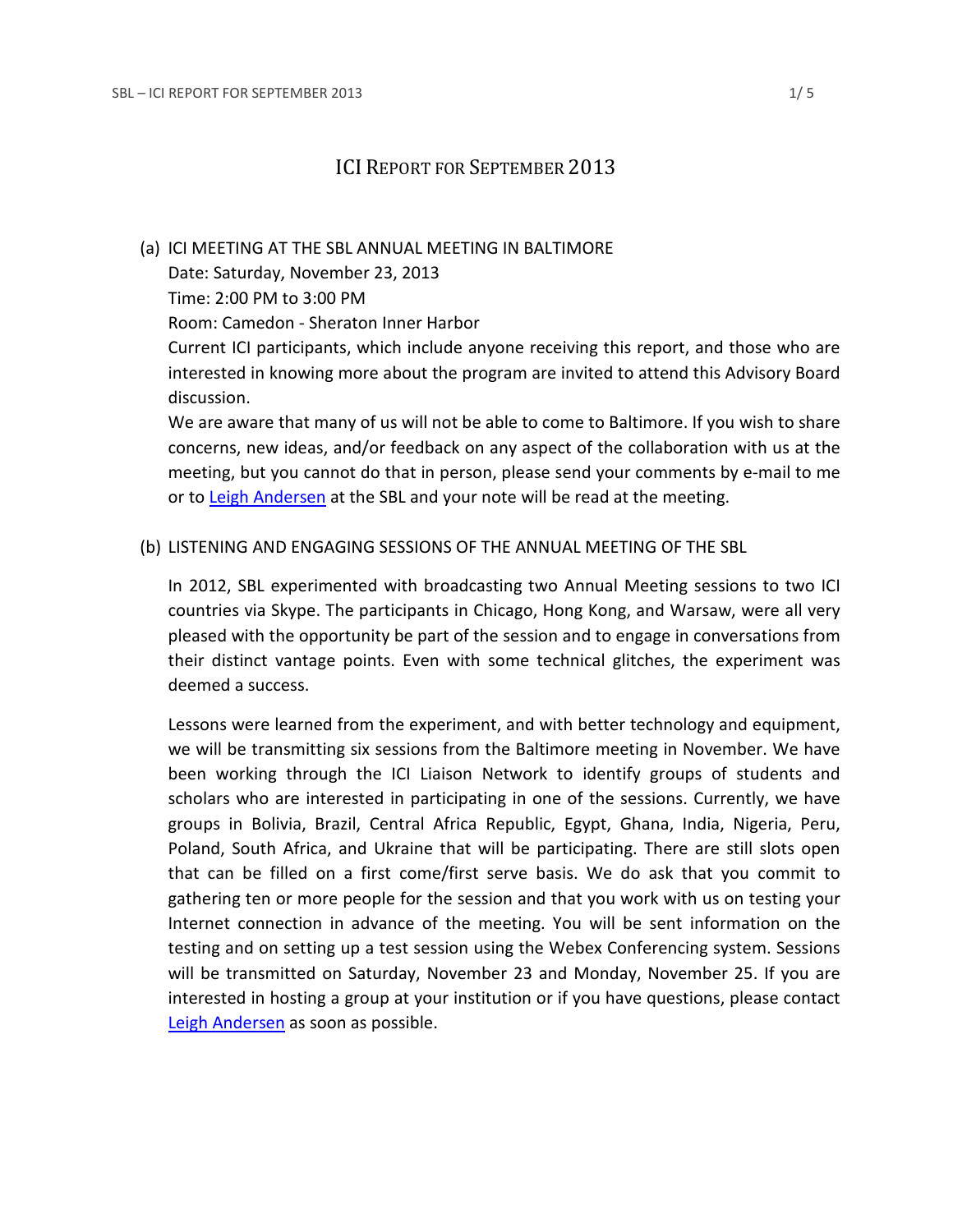#### (c) NEW FREE FONT – SBL BibLit

The Society of Biblical Literature is pleased to announce the newest font in the SBL fonts series, SBL BibLit. This font contains Latin, Greek, and Hebrew characters, including the characters suitable for the transliteration of Ancient Near Eastern and Mediterranean languages. When combined with appropriate software keyboards, SBL BibLit allows for the use of one font for all biblical languages. For more information, please go to<http://www.sbl-site.org/assets/pdfs/2013FontAnnouncement.pdf>

#### (d) LIAISON NETWORK

For questions about the liaison network, please contact Tim Langille [\(tim.langille@gmail.com\)](mailto:tim.langille@gmail.com).

#### (e) PUBLICATIONS: ONLINE BOOKS – NEW BOOKS ADDED

(For the full list, please go to [http://www.sbl-site.org/publications/Books\\_ICIbooks.aspx\)](http://www.sbl-site.org/publications/Books_ICIbooks.aspx)

(1) Becking, Bob and Susan Hennecke, eds. *Out of Paradise: Eve and Adam and their Interpreters*. Hebrew Bible Monographs, 30. Sheffield: Sheffield Phoenix Press, 2010.

This volume explores the afterlives of Eve and Adam beyond the Genesis story. How did they become such a prominent part of mainstream Christian thought and theology—and Jewish and Muslim tradition as well—, and what forms did their story take as it was told and retold? To investigate the traces of Eve and Adam through the centuries is to discover a surprising variety of interpretations.

The chapters of this book come from eleven European scholars. Bob Becking writes on how the identity of the primaeval couple is constructed in Genesis, Geert van Oyen on Eve as a character in the New Testament, Willemien Otten on Adam and Eve in Augustine, Harm Goris on them in Aquinas, Theo Bell on them in Luther. Willem van Asselt examines the Pre-Adamites in the theology of Isaac La Peyrère, Heleen Zorgdrager considers Adam and Eve in the theology of Schleiermacher, Susanne Hennecke focuses on Karl Barth and Luce Irigaray looking at Michelangelo's The Creation, Anne-Marie Korte on the Genesis story in a feminist theological perspective, Eric Ottenheijm on Eve and 'women's commandments' in orthodox Judaism, and Karel Steenbrink on Muslim interpretations of their story.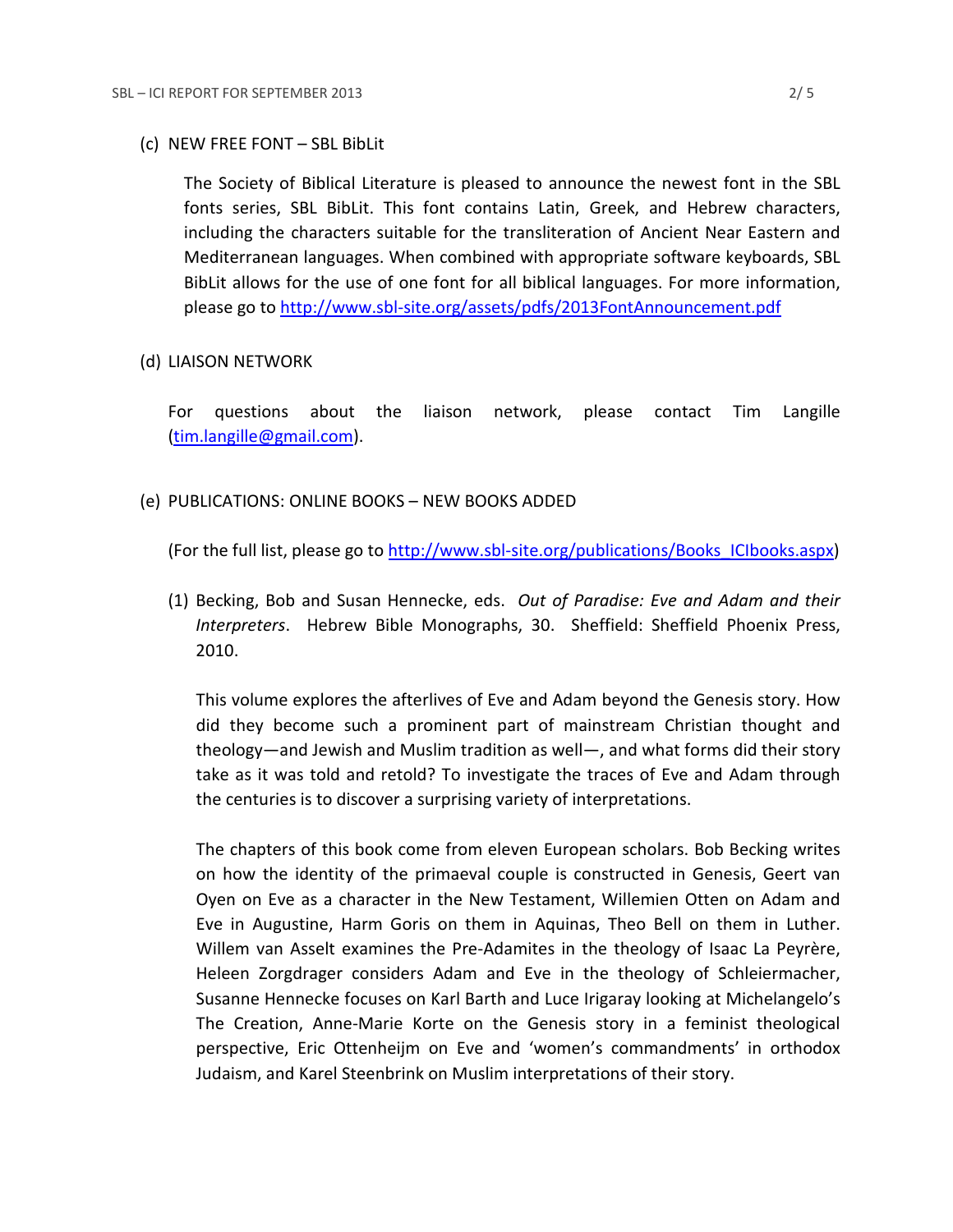(2) Graham, Susan Lochrie. *The Flesh Was Made Word: A Metahistorical Critique of the Contemporary Quest of the Historical Jesus*. New Testament Monographs, 27. Sheffield: Sheffield Phoenix Press, 2010.

The 'historical Jesus' still remains elusive. Who was Jesus? What really happened? How can we know for sure? The latest quest for the truth about him comes at a time marked by radical uncertainty and postmodern scepticism about master narratives, along with a loss of confidence in the traditional methods of historical analysis.

In this context, Susan Lochrie Graham approaches the old debates from an entirely new direction. Armed with a 'metahistorical' approach adapted from the work of Hayden White, the philosopher of history, she reads the work of four representative historical Jesus writers: John P. Meier, N.T. Wright, Elisabeth Schüssler Fiorenza and John Dominic Crossan. The analysis brings to light the deep literary structures of their portraits, showing the differing plots and rhetorical concepts that shape them, and the types of argument that are deployed by each writer.

This ground-breaking critical investigation exposes the theological and cultural meanings embedded in all historical Jesus writing, showing how narrative forms function ideologically. It concludes with fresh answers to questions both about the methods we use and about the social implications of the contemporary quest of the historical Jesus, and proposes different directions for future research.

(3) Hock, Ronald. *The Chreia and Ancient Rhetoric: Commentaries on Aphthonius's Progymnasmata*. Writings from the Greco-Roman World, 31. Atlanta: Society of Biblical Literature, 2012.

This book provides the first translations in English and a preliminary analysis of the commentaries on the chreia chapter in Aphthonius's standard *Progymnasmata*, a classroom guide on composition. The chreia, or anecdote, was a popular form that preserved the wisdom of philosophers, kings, generals, and sophists. Aphthonius used the chreia to provide instructions on how to construct an argument and to confirm the validity of the chreia by means of an eight-paragraph essay. His treatment of this classroom exercise, however, was so brief that commentators needed to clarify, explain, and supplement what he had written as well as to situate the chreia as preparation for the study of rhetoric—the kinds of public speeches and the parts of a speech. By means of these Byzantine commentaries, we can thus see more clearly how this important form and its confirmation were taught in classrooms for over a thousand years.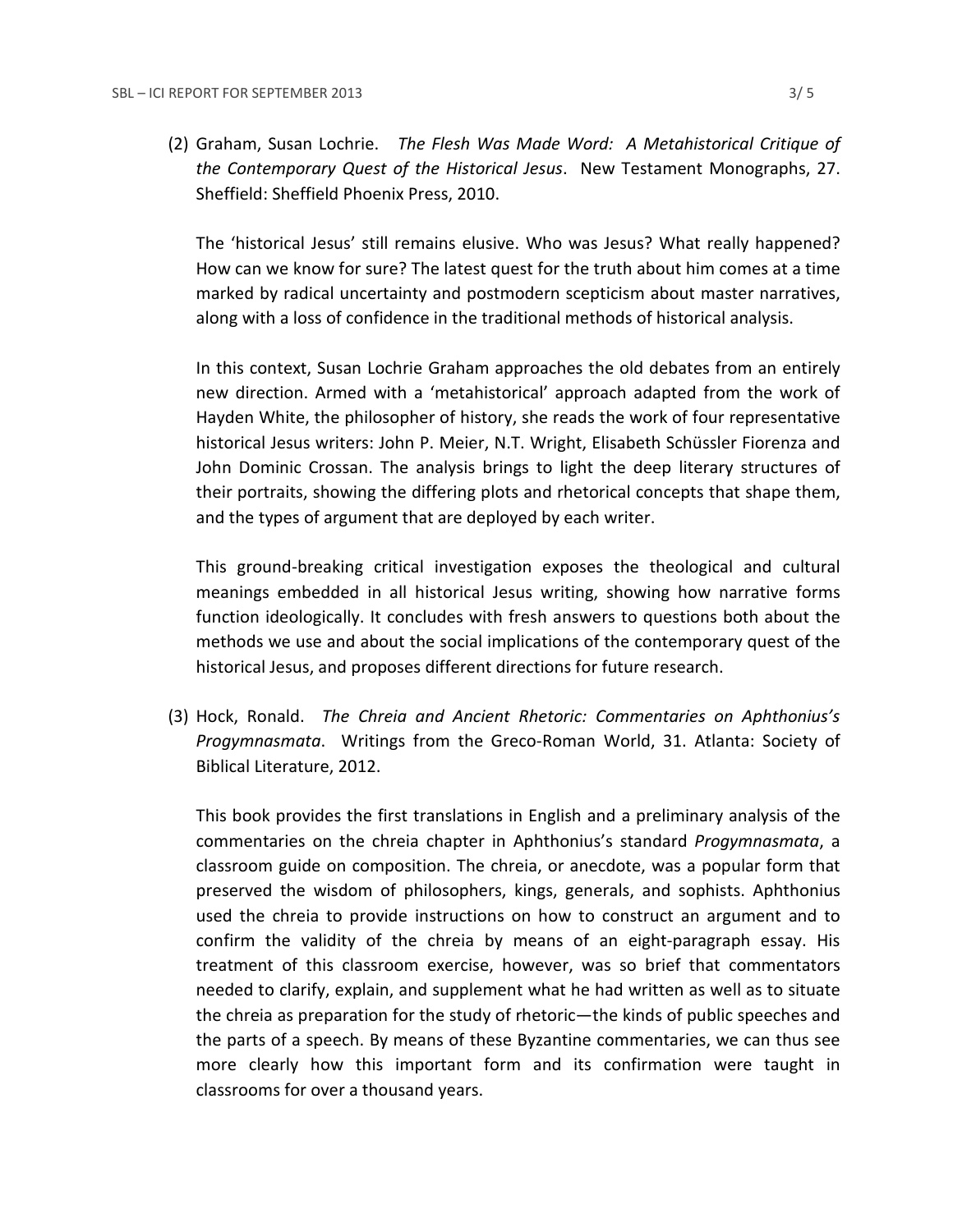(4) Shantz, Colleen and Rodney A. Werline. *Experientia, Volume 2: Linking Text and Experience*. Early Judaism and Its Literature, 35. Atlanta: Society of Biblical Literature, 2012.

This collection of essays continues the investigation of religious experience in early Judaism and early Christianity begun in *Experientia, Volume 1*, by addressing one of the traditional objections to the study of experience in antiquity. The authors address the relationship between the surviving evidence, which is textual, and the religious experiences that precede or ensue from those texts. Drawing on insights from anthropology, sociology, social memory theory, neuroscience, and cognitive science, they explore a range of religious phenomena including worship, the act of public reading, ritual, ecstasy, mystical ascent, and the transformation of gender and of emotions. Through careful and theoretically informed work, the authors demonstrate the possibility of moving from written documents to assess the lived experiences that are linked to them. The contributors are István Czachesz, Frances Flannery, Robin Griffith-Jones, Angela Kim Harkins, Bert Jan Lietaert Peerbolte, John R. Levison, Carol A. Newsom, Rollin A. Ramsaran, Colleen Shantz, Leif E. Vaage, and Rodney A. Werline.

(5) Sheppard, Beth M. *The Craft of History and the Study of the New Testament.* Resources for Biblical Study, 60. Atlanta: Society of Biblical Literature, 2012.

Do professional historians and New Testament scholars use the same methods to explore the past? This interdisciplinary textbook introduces students of the New Testament to the vocabulary and methods employed by historians. It discusses various approaches to historiography and demonstrates their applicability for interpreting the New Testament text and exploring its background. Overviews of the philosophy of history, common historical fallacies, and the basics of historiography are followed by three exegetical studies that illustrate the applicability of various historical methods for New Testament interpretation.

(f) EVENTS

The SBL maintains a significant list of events taking place anywhere in the globe. For the full list please go to<http://www.sbl-site.org/meetings/events.aspx>

Please provide information on conferences in your region, including calls for papers, to Sharon Johnson at [sharon.johnson@sbl-site.org.](mailto:sharon.johnson@sbl-site.org)